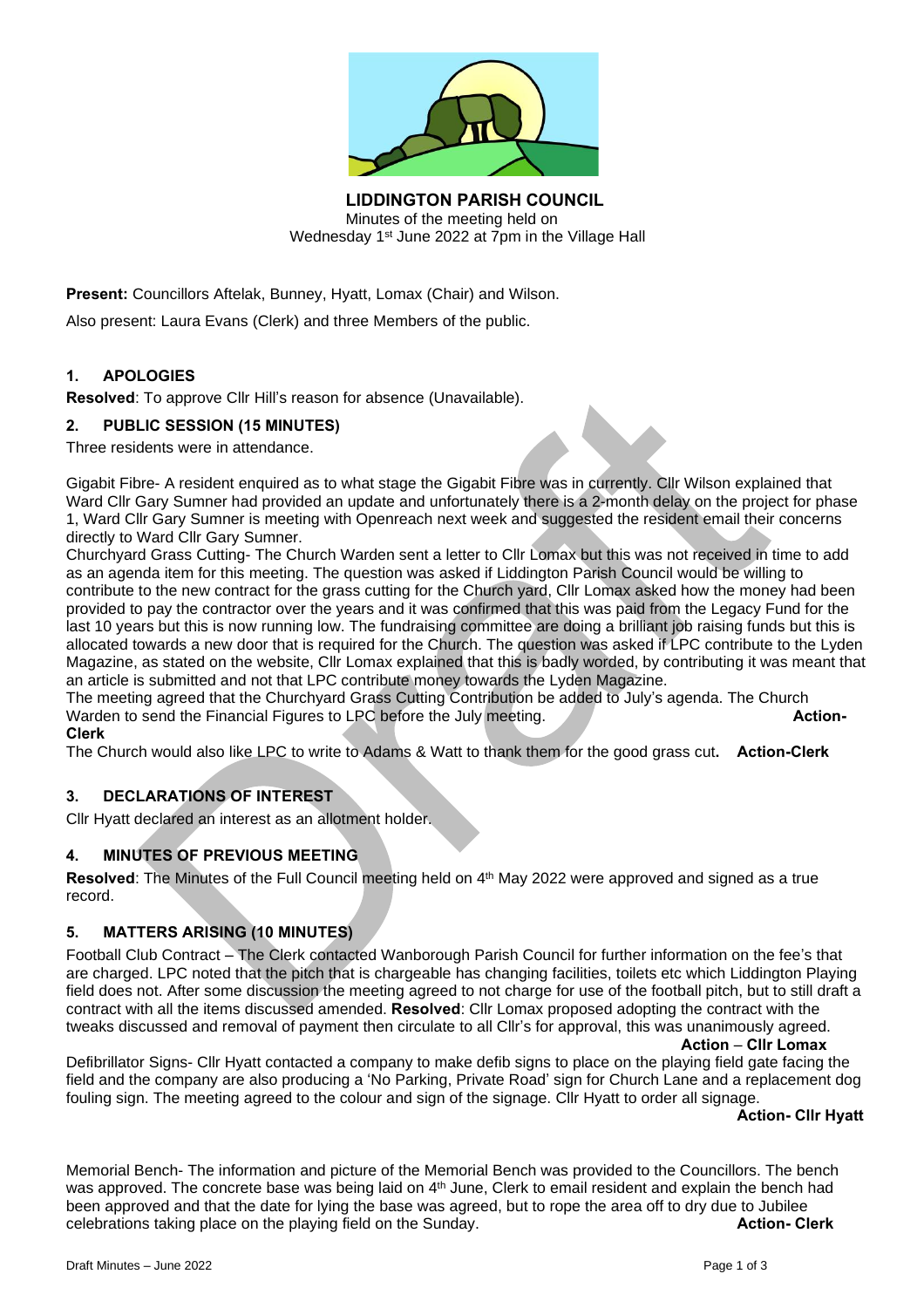## **6. PLANNING MATTERS (10 MINUTES)**

# (a) **To consider any planning applications:**

The meeting noted that no planning applications had been received.

#### (b) **To note any decisions:**

The meeting noted that no planning decisions had been received.

# **7. WARD COUNCILLOR REPORT (10 MINUTES)**

The Ward Councillor report was sent via email.

Openreach fibre delayed due to Civils and materials issues. Vouchers extended accordingly. Likely to be a couple of months behind.

Wanborough Road closure and Pack Hill traffic lights. Likely to lead to additional traffic on Purley Road as main diversion is via Foxhill.

# **8. FINANCE (10 MINUTES)**

#### **(a) To approve payment of the following invoices**:

**Resolved:** Cllr Bunney proposed approval of the invoices, standing order, recurring payment and ratification of the payments made between meetings. Cllr Hyatt seconded the proposal and was unanimously agreed.

- HMRC- Tax Month 2- £27.20
- Swindon Local Council Forum £15.00
	- WALC Annual Subscription £229.57
- **(b) To approve payment of the following Standing Orders:**
	- Adams & Watt **–** Annual grass cutting contract **–** June instalment- **£**604.87
- **(c) To approve the following Direct Debits:**
	- **•** Three Mobile phone bill **£**3.00
- **(d) To approve payment of the following recurring payments**
	- Unlimited webhosting (18/05/2022- 17/06/2022) £4.50
- (e) **To ratify payments made between meetings**
	- Salary May £185.40
	- Creative Solutions £833.76

#### **(f) To receive the monthly account reconciliation**

**Resolved:** The meeting noted that the accounts were in good order.

# **9. INSURANCE**

To discuss the renewal quote provided for 2022/23

**Resolved:** Two quotations provided, Community First £1,042.46p and the current insurer Gallagher for £831.40p, Cllr Aftelak raised the concern that quote provided by Community First covered the Village Hall building and the current insurer did not. The Clerk explained that the quotation was provided using LPC's Asset Register, hence the Village Hall building being included. Cllr Lomax to speak to the Village Hall Committee to confirm who insures the Village Hall, the Clerk to check all previous insurance documents to see if building cover was included. The meeting agreed to proceed with insurance from Gallagher for £831.40p as it provided the best cover and to opt into the 3 year Long Term Agreement. The meeting agreed for the Clerk to pay Gallagher, and should information gathered find that LPC need to insure the Village Hall then this shall be added to the policy. **Action- Clerk**

# **10. VILLAGE MATTERS (15 MINUTES)**

- **a)** Fencing off the play area Deferred until the next meeting- Cllr Hyatt suggested contacting Webbs Wood for a quotation. **Action- Cllr Wilson**
- **b)** The Clump Cllr Aftelak emailed the landowner of The Clump to confirm that the application form for funding will be completed over the summer. **Action- Cllr**'**s Hill/Aftelak**
- **c)** Speed Sign –Cllr Lomax confirmed that the Solar Speed Sign had been removed and relocated but that a metal box needs to be purchased to place all the power leads etc into. Three quotations for a Solar Powered Speed Indicator Device were provided. The concern raised was how the SID would operate in the winter months due to being run on solar power. Cllr Bunney to gain more information from each company, then email all Councillors with a recommendation for which Speed Indicator Device to purchase.

**Action- Cllr Bunney**

**d)** 20MPH Scheme- Cllr Wilson explained that Ward Cllr Gary Sumner had forwarded a leaflet produced by Wanborough Parish Council for the 20MPH Scheme, which has now been tailored to Liddington. The meeting decided to include, on the bottom of the leaflet, some questions on the safety of Purley Road. Cllr